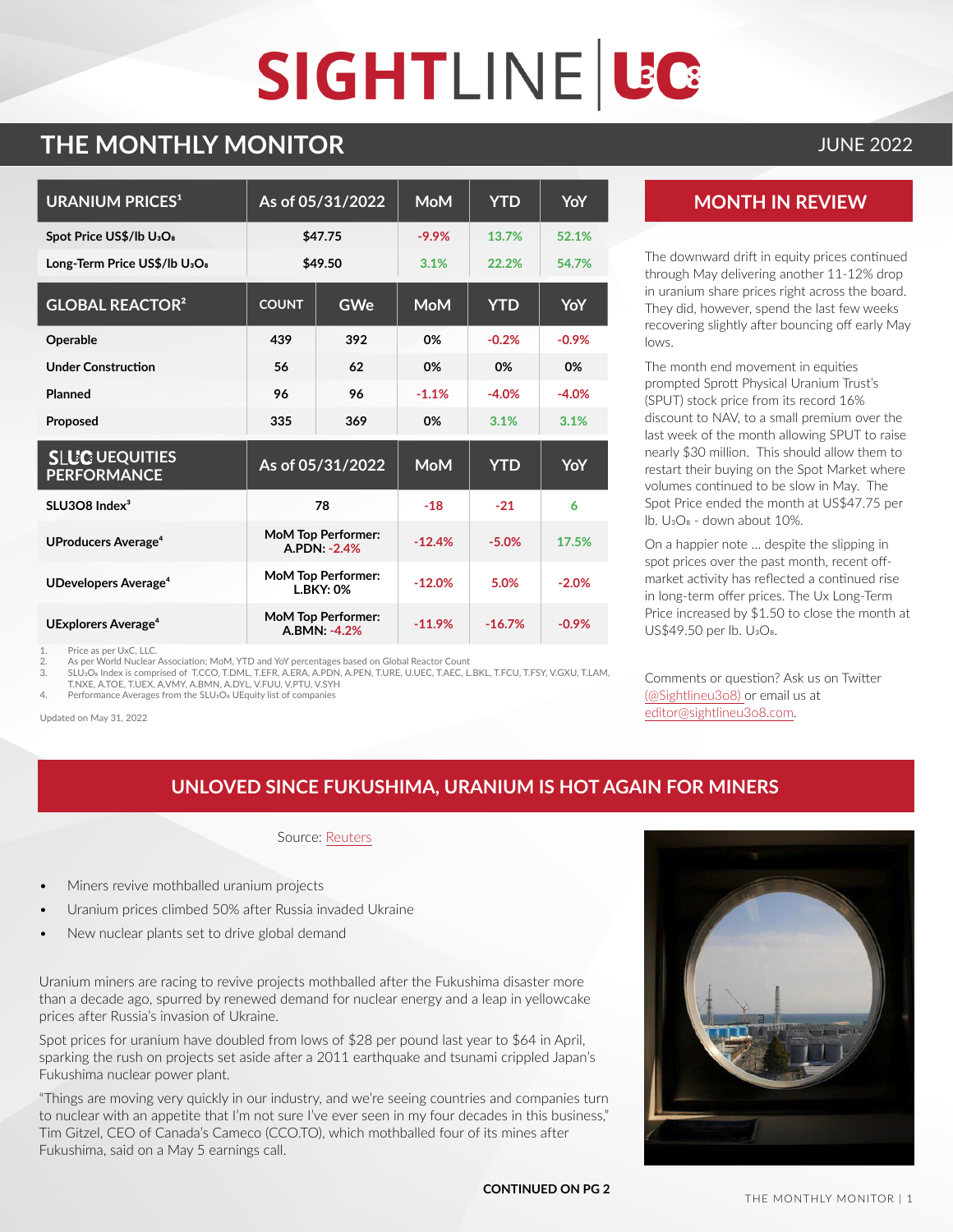## SIGHTLINE LC

### **UNLOVED SINCE FUKUSHIMA, URANIUM IS HOT AGAIN FOR MINERS (CONT'D)**

Uranium prices began to rise in mid-2021 as several countries seeking to limit climate change said they aimed to move back to nuclear power as a source of carbon-free energy.

A quest for secure energy supplies has added to the potential demand.

Unrest in January in Kazakhstan, which produces 45% of primary global uranium output, had already driven prices further when Moscow's Feb. 24 invasion of Ukraine spurred a 50% rally.

Russia accounts for 35% of global supply of enriched uranium.

Prices have retreated since a peak in April, but John Ciampaglia, CEO of Sprott Asset Management, which runs the Sprott Physical Uranium Trust, told Reuters Moscow's invasion had "shifted the energy markets dramatically".

"Now the theme is about energy security, energy independence and trying to move away from Russian origin energy supply chains," he said.

There are about 440 nuclear power plants around the world that require approximately 180 million pounds of uranium every year, according to the World Nuclear Association.

Uranium mines produce about 130 million pounds, a deficit that mining executives predict will widen even if idled capacity by major producers such as Cameco and Kazakhstan's Kazatomprom comes back online.

The supply gap used to be filled by stockpiled material, much of which came from Russia.

Now, miners are dusting off feasibility studies for mothballed mines and reviving projects.

In Australia, uranium producers – including Paladin Energy Ltd (PDN.AX) which aims to restart its Langer Heinrich uranium mine in Namibia, idled over a decade ago – have raised close to A\$400 million (\$282.08 million) in share sales over the last six months to fund exploration and resuscitate mines on three continents.

"With all of the additional demand that's coming from the new nuclear (plants), the thesis is that over a five or 10-year period, that additional demand will just dwarf those volumes coming back to market," said Regal Funds Management analyst James Hood.

China plans to build 150 new reactors between 2020 and 2035 and Japan also aims to boost nuclear capacity as does South Korea.

In Europe, Britain has committed to build one new nuclear plant every year while France plans to build 14 new reactors and the European Union has proposed counting nuclear plants as a green investment.

#### **EASIER SAID THAN DONE?**

Delivering the new reactors, however, will be a challenge as repeated delays and cost-overruns could be exacerbated by the supply chain problems following the pandemic and the additional disruption of the Ukraine war, making demand for uranium hard to predict.

Many environmental campaigners, especially in the West, also remain opposed to nuclear energy because of the waste it generates even though atomic power is emissions-free.

Advocates of nuclear energy say small modular reactors are a solution to the difficulty of bringing on new capacity.

Keith Bowes, managing director of Lotus Resources, which owns the idled Kayelekera uranium mine in Malawi, says modular reactors will be a major source of growth from 2028 onwards.

Others say the traditional obstacle of high cost is less of a problem given the sharpened focus on security of supply.

"No longer is price the determinant, it's now security of supply," Duncan Craib, managing director at Boss Resources (BOE.AX) told the Macquarie Australia conference on May 9.

Boss will make a final investment decision soon on developing the Honeymoon uranium mine in South Australia, aiming for first production 18 months after any go-ahead.

Sprott's Ciampaglia said uranium could hit \$100 per pound in the long run. Prices peaked around \$140 per pound in 2007.

**CONTINUED ON PG 6**

### **TOP SUPPLY NEWS**

[US working on uranium strategy, weighs ban](https://sightlineu3o8.com/2022/05/us-working-on-uranium-strategy-weighs-ban-on-russian-imports-energy-secretary/)  [on Russian imports](https://sightlineu3o8.com/2022/05/us-working-on-uranium-strategy-weighs-ban-on-russian-imports-energy-secretary/)  May 5, 2022

[Unloved since Fukushima, uranium is hot](https://sightlineu3o8.com/2022/05/unloved-since-fukushima-uranium-is-hot-again-for-miners/)  [again for miners](https://sightlineu3o8.com/2022/05/unloved-since-fukushima-uranium-is-hot-again-for-miners/) May 22, 2022

#### **TOP DEMAND NEWS**

[Hinkley Point B nuclear plant could be](https://sightlineu3o8.com/2022/05/hinkley-point-b-nuclear-plant-could-be-spared-imminent-closure/)  [spared imminent closure](https://sightlineu3o8.com/2022/05/hinkley-point-b-nuclear-plant-could-be-spared-imminent-closure/)  May 1, 2022

[With Emissions Soaring, Democratic Gover](https://sightlineu3o8.com/2022/05/with-emissions-soaring-democratic-governors-sour-on-plans-to-shut-down-nuclear-power/)[nors Sour On Plans To Shut Down Nuclear](https://sightlineu3o8.com/2022/05/with-emissions-soaring-democratic-governors-sour-on-plans-to-shut-down-nuclear-power/)  [Power](https://sightlineu3o8.com/2022/05/with-emissions-soaring-democratic-governors-sour-on-plans-to-shut-down-nuclear-power/) May 3, 2022

[Ukraine to build five nuclear power units](https://sightlineu3o8.com/2022/05/ukraine-to-build-five-nuclear-power-units-together-with-westinghouse/)  [together with Westinghouse](https://sightlineu3o8.com/2022/05/ukraine-to-build-five-nuclear-power-units-together-with-westinghouse/) May 3, 2022

[All six generators of Hongyanhe nuclear](https://sightlineu3o8.com/2022/05/all-six-generators-of-hongyanhe-nuclear-power-plant-come-into-operation-in-northeast-china/)  [power plant come into operation in North](https://sightlineu3o8.com/2022/05/all-six-generators-of-hongyanhe-nuclear-power-plant-come-into-operation-in-northeast-china/)[east China](https://sightlineu3o8.com/2022/05/all-six-generators-of-hongyanhe-nuclear-power-plant-come-into-operation-in-northeast-china/) May 4, 2022

[Japan to use nuclear to cut dependence on](https://sightlineu3o8.com/2022/05/japan-to-use-nuclear-to-cut-dependence-on-russian-energy-pm-kishida/)  [Russian energy](https://sightlineu3o8.com/2022/05/japan-to-use-nuclear-to-cut-dependence-on-russian-energy-pm-kishida/) May 5, 2022

[US working on uranium strategy, weighs ban](https://sightlineu3o8.com/2022/05/us-working-on-uranium-strategy-weighs-ban-on-russian-imports-energy-secretary/)  [on Russian imports](https://sightlineu3o8.com/2022/05/us-working-on-uranium-strategy-weighs-ban-on-russian-imports-energy-secretary/) May 5, 2022

[Point Lepreau nuclear power station licence](https://sightlineu3o8.com/2022/05/point-lepreau-nuclear-power-station-licence-hearings-resume-in-saint-john/)  [hearings resume in Saint John](https://sightlineu3o8.com/2022/05/point-lepreau-nuclear-power-station-licence-hearings-resume-in-saint-john/) May 10, 2022

[Tokyo Steel Calling for Faster Nuclear Power](https://sightlineu3o8.com/2022/05/tokyo-steel-calling-for-faster-nuclear-power-revival-in-japan/)  [Revival in Japan](https://sightlineu3o8.com/2022/05/tokyo-steel-calling-for-faster-nuclear-power-revival-in-japan/) May 11, 2022

[Nuclear Power Plant Operations to Be](https://sightlineu3o8.com/2022/05/nuclear-power-plant-operations-to-be-extended/)  **[Extended](https://sightlineu3o8.com/2022/05/nuclear-power-plant-operations-to-be-extended/)** May 12, 2022

[Contracts awarded for new Haiyang and](https://sightlineu3o8.com/2022/05/contracts-awarded-for-new-haiyang-and-sanmen-units/)  [Sanmen units](https://sightlineu3o8.com/2022/05/contracts-awarded-for-new-haiyang-and-sanmen-units/) May 12, 2022

[China's first project to provide industrial](https://sightlineu3o8.com/2022/05/chinas-first-project-to-provide-industrial-steam-via-nuclear-power-begins-construction/)  [steam via nuclear power begins construction](https://sightlineu3o8.com/2022/05/chinas-first-project-to-provide-industrial-steam-via-nuclear-power-begins-construction/) May 27, 2022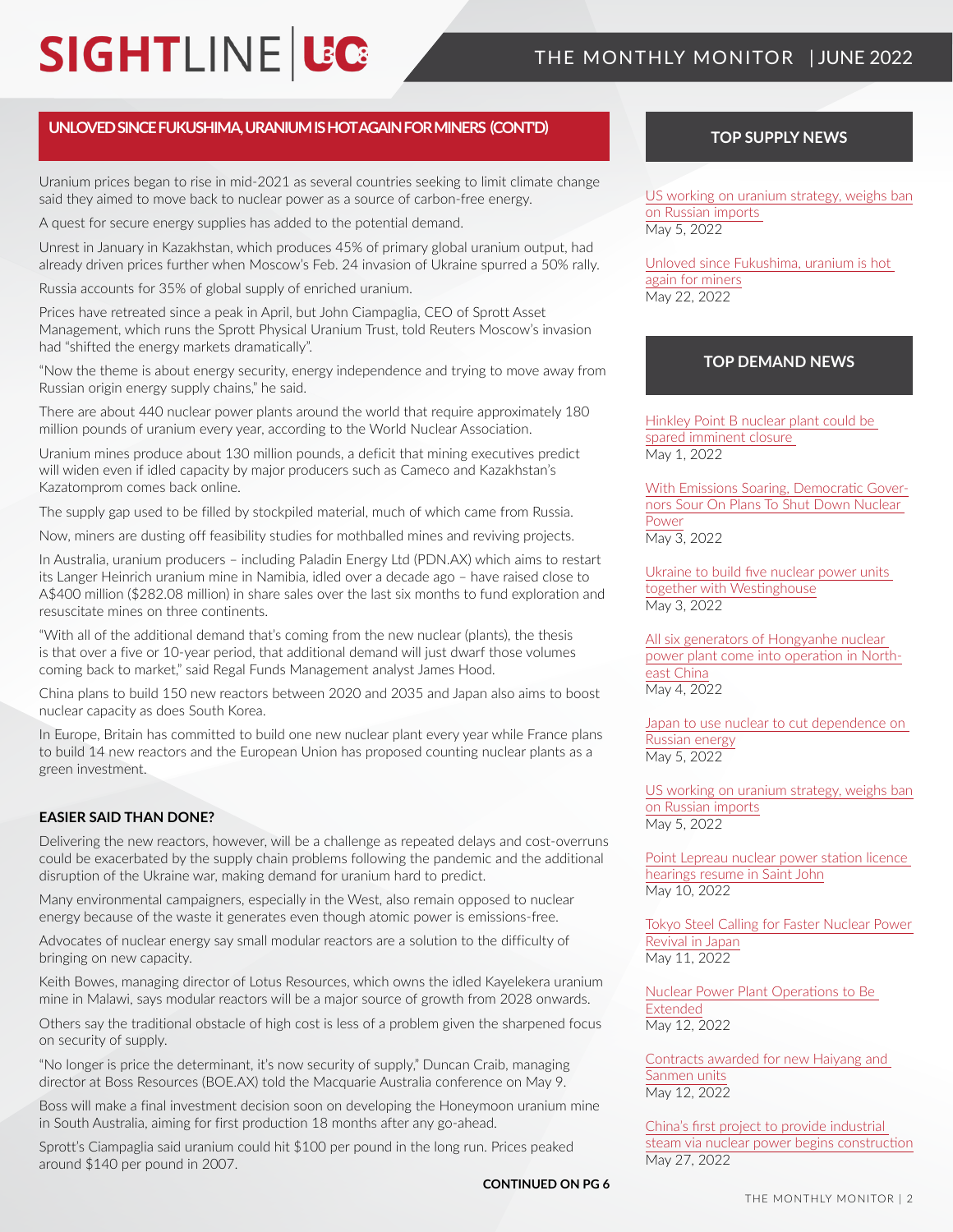# SIGHTLINE **LEG**

### UCOMPARABLES | JUNE 2022



[V.SYH Secures Option to Acquire an Initial](https://sightlineu3o8.com/2022/05/v-syh-secures-option-to-acquire-an-initial-51-and-up-to-100-of-the-russell-lake-uranium-project-from-rio-tinto-in-the-athabasca-basin-of-saskatchewan/)  [51% and Up to 100% of the Russell Lake](https://sightlineu3o8.com/2022/05/v-syh-secures-option-to-acquire-an-initial-51-and-up-to-100-of-the-russell-lake-uranium-project-from-rio-tinto-in-the-athabasca-basin-of-saskatchewan/)  [Uranium Project from Rio Tinto](https://sightlineu3o8.com/2022/05/v-syh-secures-option-to-acquire-an-initial-51-and-up-to-100-of-the-russell-lake-uranium-project-from-rio-tinto-in-the-athabasca-basin-of-saskatchewan/) May 19, 2022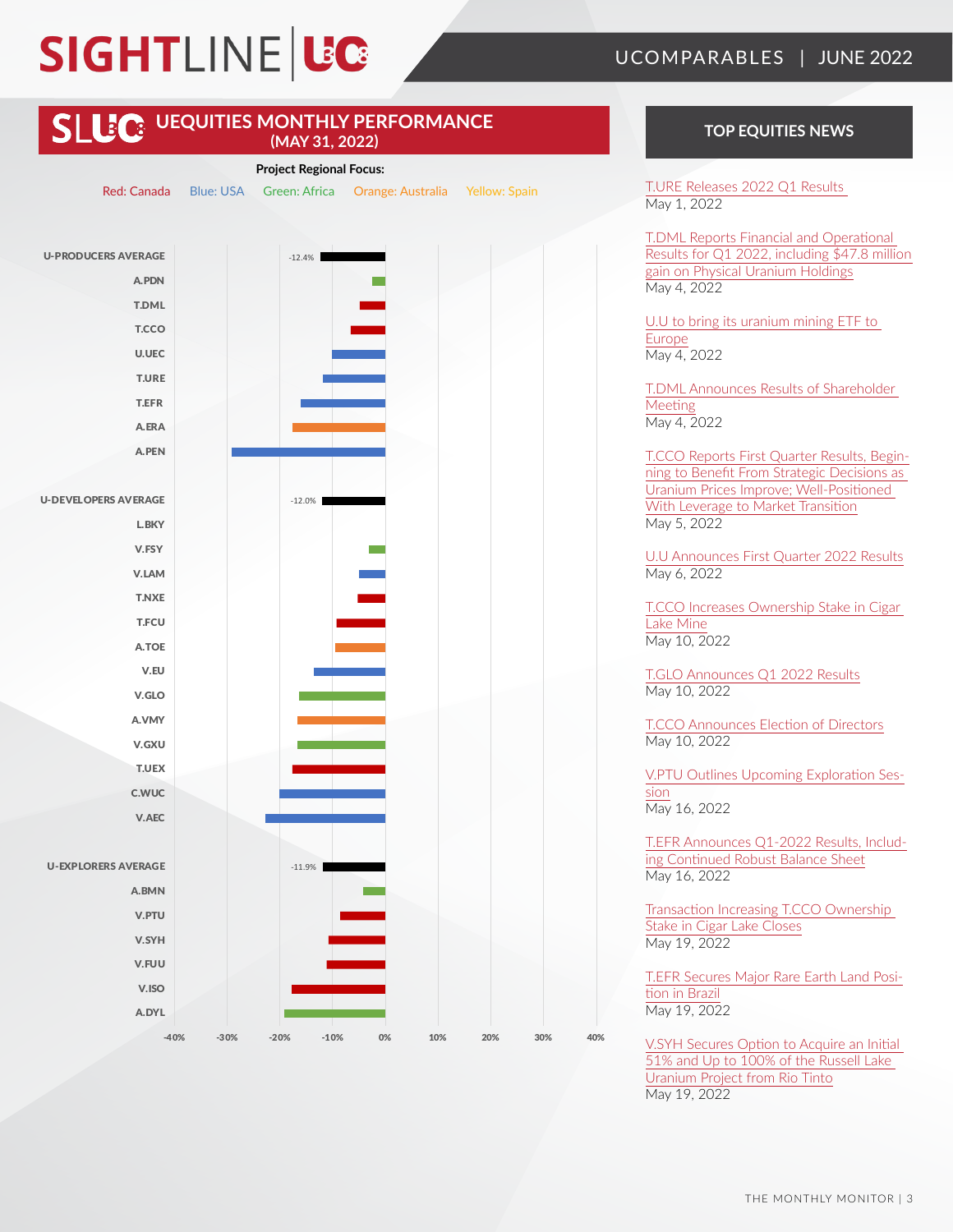## SIGHTLINE **LC**

### **SLUC** EQUITY INDEX



### **EC** EQUITY INDEX BY CATEGORY



### **U3O8 PRICES - HISTORIC**



### **TOP POLITICS NEWS**

[UK's Johnson Pledges One New Nuclear](https://sightlineu3o8.com/2022/05/uks-johnson-pledges-one-new-nuclear-plant-per-year-as-hinkley-point-reports-further-delay-higher-cost/)  [Plant Per Year as Hinkley Point Reports](https://sightlineu3o8.com/2022/05/uks-johnson-pledges-one-new-nuclear-plant-per-year-as-hinkley-point-reports-further-delay-higher-cost/)  [Further Delay, Higher Cost](https://sightlineu3o8.com/2022/05/uks-johnson-pledges-one-new-nuclear-plant-per-year-as-hinkley-point-reports-further-delay-higher-cost/) May 5, 2022

[Nuclear Power's Climate Credentials, Foot](https://sightlineu3o8.com/2022/05/nuclear-powers-climate-credentials-footprint-spark-esg-debate/)[print Spark ESG Debate](https://sightlineu3o8.com/2022/05/nuclear-powers-climate-credentials-footprint-spark-esg-debate/) May 9, 2022

[Keidanren Releases Proposal Toward Achiev](https://sightlineu3o8.com/2022/05/keidanren-releases-proposal-toward-achieving-cn-by-2050/)[ing CN by 2050](https://sightlineu3o8.com/2022/05/keidanren-releases-proposal-toward-achieving-cn-by-2050/) May 10, 2022

[Ohio bill would open door to subsidize next](https://sightlineu3o8.com/2022/05/ohio-bill-would-open-door-to-subsidize-next-generation-nuclear-power-work/)[generation nuclear power work](https://sightlineu3o8.com/2022/05/ohio-bill-would-open-door-to-subsidize-next-generation-nuclear-power-work/) May 10, 2022

[Japan's energy mix after the Ukraine crisis](https://sightlineu3o8.com/2022/05/japans-energy-mix-after-the-ukraine-crisis/) May 10, 2022

[Tokyo Steel Calling for Faster Nuclear Power](https://sightlineu3o8.com/2022/05/tokyo-steel-calling-for-faster-nuclear-power-revival-in-japan/)  [Revival in Japan](https://sightlineu3o8.com/2022/05/tokyo-steel-calling-for-faster-nuclear-power-revival-in-japan/) May 11, 2022

[Singapore Ponders Nuclear Power As It](https://sightlineu3o8.com/2022/05/singapore-ponders-nuclear-power-as-it-seeks-to-decarbonise/)  [Seeks to Decarbonise](https://sightlineu3o8.com/2022/05/singapore-ponders-nuclear-power-as-it-seeks-to-decarbonise/) May 13, 2022

[New survey from Finnish Energy reveals](https://sightlineu3o8.com/2022/05/new-survey-from-finnish-energy-reveals-that-support-for-nuclear-is-higher-than-ever/)  [that support for nuclear is higher than ever](https://sightlineu3o8.com/2022/05/new-survey-from-finnish-energy-reveals-that-support-for-nuclear-is-higher-than-ever/) May 13, 2022

[Hinkley Point C nuclear plant could help](https://sightlineu3o8.com/2022/05/homeeconomic-developmentenergy-hinkley-point-c-nuclear-plant-could-help-households-save-1bn-a-year-on-energy-bills-says-edf/)  [households save £1bn a year on energy](https://sightlineu3o8.com/2022/05/homeeconomic-developmentenergy-hinkley-point-c-nuclear-plant-could-help-households-save-1bn-a-year-on-energy-bills-says-edf/)  [bills, says EDF](https://sightlineu3o8.com/2022/05/homeeconomic-developmentenergy-hinkley-point-c-nuclear-plant-could-help-households-save-1bn-a-year-on-energy-bills-says-edf/) May 16, 2022

[Utilities seek more time to consider U.S.](https://sightlineu3o8.com/2022/05/utilities-seek-more-time-to-consider-u-s-nuclear-credit-program/)  [nuclear credit program](https://sightlineu3o8.com/2022/05/utilities-seek-more-time-to-consider-u-s-nuclear-credit-program/) May 17, 2022

[Manchin Calls For Stronger U.S.-Canada](https://sightlineu3o8.com/2022/05/manchin-calls-for-stronger-u-s-canada-energy-and-mineral-partnership-to-ensure-free-worlds-energy-security-and-address-climate-change/)  [Energy And Mineral Partnership To Ensure](https://sightlineu3o8.com/2022/05/manchin-calls-for-stronger-u-s-canada-energy-and-mineral-partnership-to-ensure-free-worlds-energy-security-and-address-climate-change/)  [Free World's Energy Security And Address](https://sightlineu3o8.com/2022/05/manchin-calls-for-stronger-u-s-canada-energy-and-mineral-partnership-to-ensure-free-worlds-energy-security-and-address-climate-change/)  [Climate Change](https://sightlineu3o8.com/2022/05/manchin-calls-for-stronger-u-s-canada-energy-and-mineral-partnership-to-ensure-free-worlds-energy-security-and-address-climate-change/) May 17, 2022

[Korean conglomerate to cooperate with](https://sightlineu3o8.com/2022/05/korean-conglomerate-to-cooperate-with-terrapower/)  **[TerraPower](https://sightlineu3o8.com/2022/05/korean-conglomerate-to-cooperate-with-terrapower/)** May 17, 2022

[Finland ready to go nuclear with warning to](https://sightlineu3o8.com/2022/05/finland-ready-to-go-nuclear-with-warning-to-putin-after-agreeing-to-join-nato/)  [Putin after agreeing to join NATO](https://sightlineu3o8.com/2022/05/finland-ready-to-go-nuclear-with-warning-to-putin-after-agreeing-to-join-nato/) May 18, 2022

[Rolls-Royce to be 'major energy exporter'](https://sightlineu3o8.com/2022/05/rolls-royce-to-be-major-energy-exporter-as-new-reactors-destined-for-eu-with-uk-stamp/)  [as new reactors destined for EU 'with UK](https://sightlineu3o8.com/2022/05/rolls-royce-to-be-major-energy-exporter-as-new-reactors-destined-for-eu-with-uk-stamp/)  [stamp'](https://sightlineu3o8.com/2022/05/rolls-royce-to-be-major-energy-exporter-as-new-reactors-destined-for-eu-with-uk-stamp/) May 22, 2022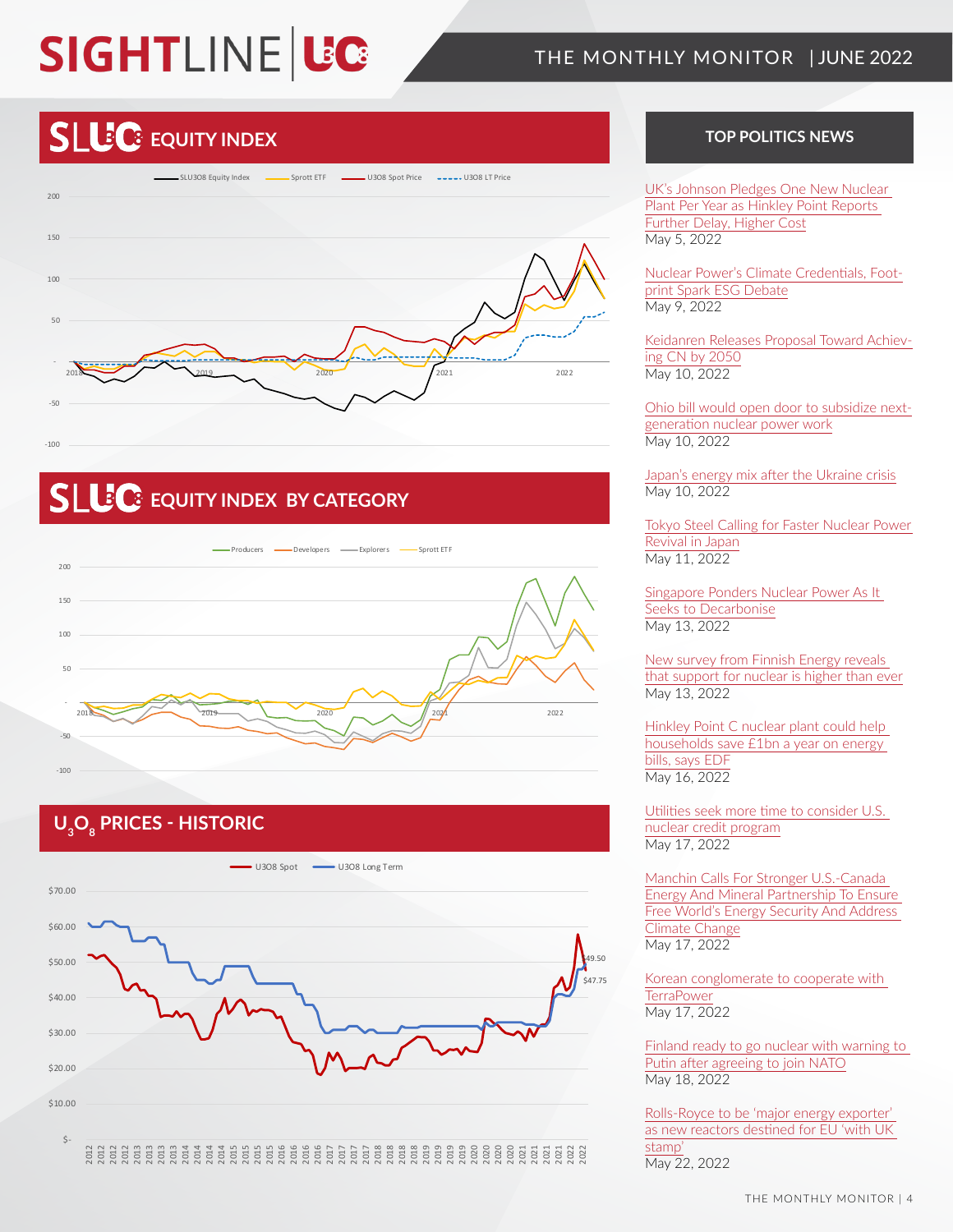# SIGHTLINE UC

|                              |                                                                               | <b>SLEC</b> UEQUITIES |                           |                        |                |                                 |
|------------------------------|-------------------------------------------------------------------------------|-----------------------|---------------------------|------------------------|----------------|---------------------------------|
|                              | PRODUCING COMPANIES                                                           | <b>COUNTRY FOCUS</b>  | PRICE AS OF<br>05/31/2022 | 52 WEEK<br><b>HIGH</b> | 52 WEEK<br>LOW | <b>MARKET CAP</b><br>(MILLIONS) |
| T.CCO                        | Cameco Corp                                                                   | Canada                | \$30.99                   | \$41.06                | \$19.68        | \$13,047.70                     |
| T.DML                        | <b>Denison Mines Corp</b>                                                     | Canada                | \$1.58                    | \$2.65                 | \$1.17         | \$1,382.06                      |
| T.EFR                        | <b>Energy Fuels Inc</b>                                                       | <b>United States</b>  | \$8.12                    | \$14.33                | \$5.55         | \$1,366.10                      |
| A.ERA                        | Energy Resources of Australia Limited                                         | Australia             | \$0.28                    | \$0.58                 | \$0.20         | \$1,050.00                      |
| A.PDN                        | Paladin Energy Ltd                                                            | Namibia               | \$080                     | \$1.12                 | \$0.41         | \$2,350.00                      |
| A.PEN                        | Peninsula Energy Limited                                                      | <b>United States</b>  | \$0.18                    | \$0.35                 | \$0.12         | \$174.53                        |
| <b>T.URE</b>                 | Ur-Energy Inc                                                                 | <b>United States</b>  | \$1.55                    | \$2.72                 | \$1.28         | \$361.75                        |
| <b>U.UEC</b>                 | <b>Uranium Energy Corp</b>                                                    | <b>United States</b>  | \$3.82                    | \$6.60                 | \$1.89         | \$1098.10                       |
|                              | <b>DEVELOPMENT COMPANIES</b>                                                  |                       |                           |                        |                |                                 |
| V.AEC                        | Anfield Energy Inc                                                            | <b>United States</b>  | \$0.085                   | \$0.23                 | \$0.075        | \$49.11                         |
| L.BKY                        | Berkeley Energia Ltd                                                          | Spain                 | \$21.50                   | \$40.00                | \$8.49         | \$163.80                        |
| V.EU                         | <b>Encore Energy Corp</b>                                                     | <b>United States</b>  | \$1.22                    | \$2.27                 | \$0.95         | \$412.98                        |
| T.FCU                        | <b>Fission Uranium Corp</b>                                                   | Canada                | \$0.79                    | \$1.25                 | \$0.45         | \$566.75                        |
| T.FSY                        | <b>Forsys Metals Corp</b>                                                     | Namibia               | \$0.64                    | \$1.30                 | \$0.39         | \$124.91                        |
| V.GLO                        | <b>Global Atomic Corporation</b>                                              | Niger                 | \$3.03                    | \$5.10                 | \$2.30         | \$575.28                        |
| V.GXU                        | Goviex Uranium Inc                                                            | Niger                 | \$0.36                    | \$0.59                 | \$0.19         | \$196.25                        |
| <b>T.LAM</b>                 | Laramide Resources Ltd                                                        | <b>United States</b>  | \$0.57                    | \$1.12                 | \$0.37         | \$111.01                        |
| <b>T.NXE</b>                 | NexGen Energy Ltd                                                             | Canada                | \$6.00                    | \$8.30                 | \$4.44         | \$3,077.52                      |
| A.TOE                        | Toro Energy Limited                                                           | Australia             | \$0.019                   | \$0.058                | \$0.012        | \$66.64                         |
| <b>T.UEX</b>                 | <b>UEX Corporation</b>                                                        | Canada                | \$0.28                    | \$0.60                 | \$0.23         | \$152.58                        |
| A.VMY                        | Vimy Resources Ltd                                                            | Australia             | \$0.20                    | \$0.32                 | \$0.094        | \$219.97                        |
| C.WUC                        | Western Uranium and Vanadium                                                  | <b>United States</b>  | \$1.39                    | \$4.18                 | \$1.11         | \$59.98                         |
| <b>EXPLORATION COMPANIES</b> |                                                                               |                       |                           |                        |                |                                 |
| A.BMN                        | Bannerman Resources Limited                                                   | Namibia               | \$0.23                    | \$0.44                 | \$0.12         | \$342.17                        |
| A.DYL                        | Deep Yellow Limited                                                           | Namibia               | \$0.76                    | \$1.37                 | \$0.58         | \$290.28                        |
| V.FUU                        | Fission 3.0 Corp                                                              | Canada                | \$0.12                    | \$0.30                 | \$0.08         | \$31.74                         |
| V.ISO                        | IsoEnergy Ltd                                                                 | Canada                | \$3.29                    | \$6.65                 | \$1.95         | \$384.50                        |
| V.PTU                        | Purepoint Uranium Group Inc                                                   | Canada                | \$0.08                    | \$0.17                 | \$0.065        | \$29.47                         |
| V.SYH                        | Skyharbour Resources Ltd                                                      | Canada                | \$0.45                    | \$0.88                 | \$0.305        | \$61.38                         |
| <b>OTHERS</b>                |                                                                               |                       |                           |                        |                |                                 |
| T.U.UN                       | Sprott Physical Uranium Trust                                                 | Canada                | \$14.97                   | \$20.20                | \$9.65         | \$2,484.76                      |
| L.GCL                        | Geiger Counter Ltd                                                            | UK                    | \$48.00                   | \$77.00                | \$30.70        | \$64.25                         |
| U.URA                        | <b>Global X Uranium ETF</b>                                                   | US                    | \$21.94                   | \$31.60                | \$17.23        | \$1,672.83                      |
| L.YCA                        | Yellow Cake Plc                                                               | <b>UK</b>             | \$373.20                  | \$383.20               | \$243.00       | \$682.15                        |
| T.HURA                       | Horizon Global Uranium ETF                                                    | Canada                | \$21.74                   | \$30.39                | \$15.85        | \$56.85                         |
| <b>U.URNM</b>                | Sprott Uranium Miners ETF (formerly<br>North Shore Global Uranium Mining ETF) | <b>United States</b>  | \$67.93                   | \$104.00               | \$50.33        | \$883.35                        |
| <b>V.URC</b>                 | <b>Uranium Royalty Corp</b>                                                   | Canada                | \$3.96                    | \$7.32                 | \$2.75         | \$381.91                        |

Note: Currencies for the price and market cap are respective to the country of trade.